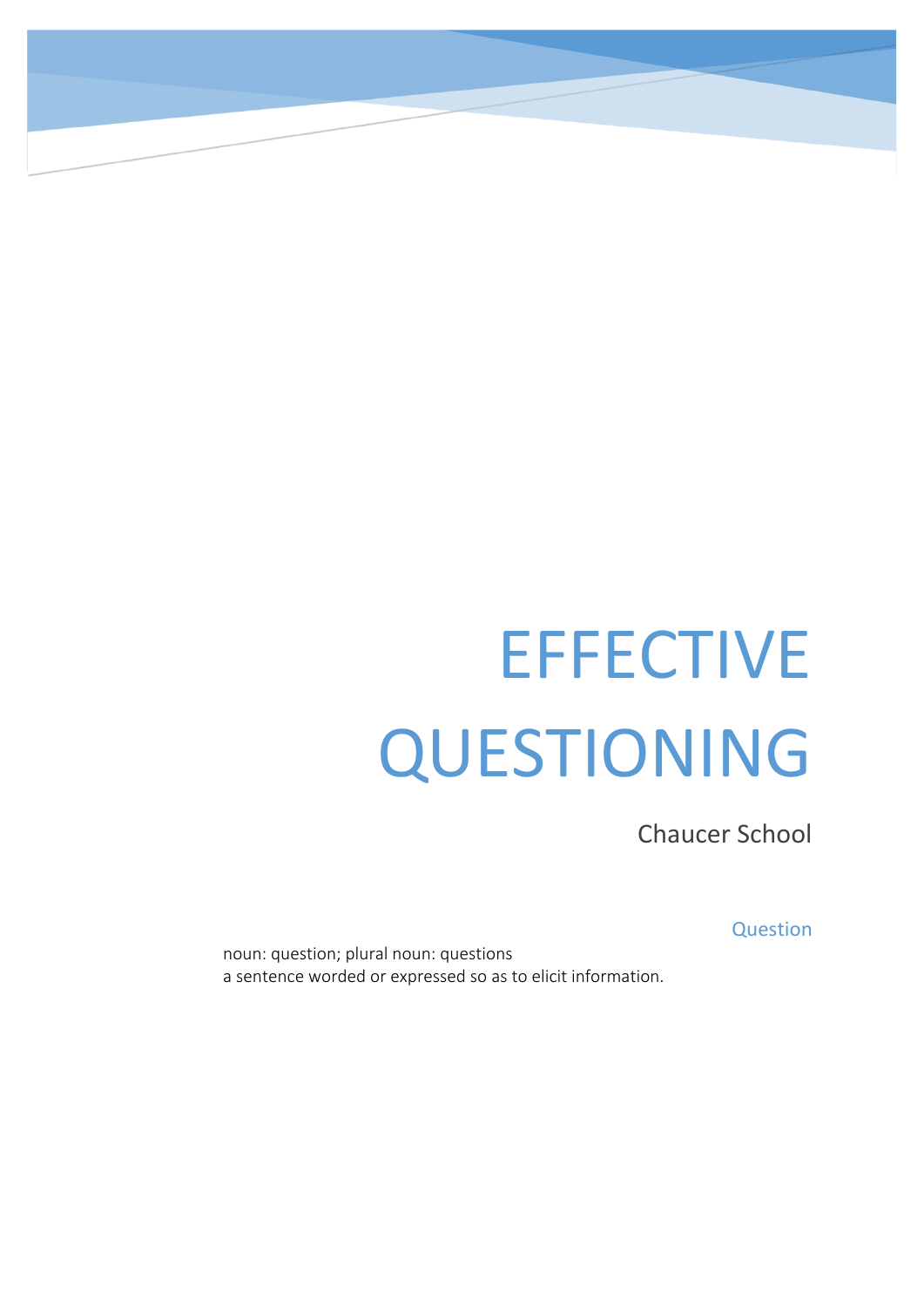# The purpose of effective questioning

Questions can be asked in the classroom or teaching space for a number of reasons, the most common of which are

- to interest, engage and challenge pupils;
- to check on prior knowledge and understanding;
- to stimulate recall, mobilising existing knowledge and experience in order to create new understanding and meaning;
- to focus pupils' thinking on key concepts and issues;
- to help pupils to extend their thinking from the concrete and factual to the analytical and evaluative;
- to lead pupils through a planned sequence which progressively establishes key understandings;
- to promote reasoning, problem solving, evaluation and the formulation of hypotheses;
- to promote pupils' thinking about the way they have learned.

The kind of question asked will depend on the reason for asking it. Questions can be classified as either 'open' or 'closed'.

### Closed questions.

These types of question usually have one clear answer, and are useful to check students' understanding during explanations and in recap sessions. If you want to check recall, then you will probably ask a fairly closed question, for example 'What are the five components of skill related fitness' or 'What do we call this type of training?' These types of questions might be used to check knowledge of basic facts and to identify misconceptions at an early stage.

### Open questions

If you want to help pupils develop their **higher-order thinking skills**, it would be more appropriate to ask questions that allow pupils to give a variety of acceptable responses, depending on their justification for doing so. During class discussions and reviews asking open questions will allow students the opportunity to demonstrate a deeper understanidng of the content or skill being taught for example 'Which of these four training types might be most useful in achieving the athlete's goals?', 'Given all the conflicting arguments, which component is the most important for a tennis player?'.

Research emphasises the importance of using open, higher-level questions to develop pupils' higher-order thinking skills. There needs to be a balance between open and closed questions, depending on the topic and objectives for the lesson. A closed question, such as 'What is the next number in the sequence?' can be extended by a follow-up question, such as 'How did you work that out?'

The research also shows that effective teachers use a greater number of higher- order questions and open questions than less effective teachers.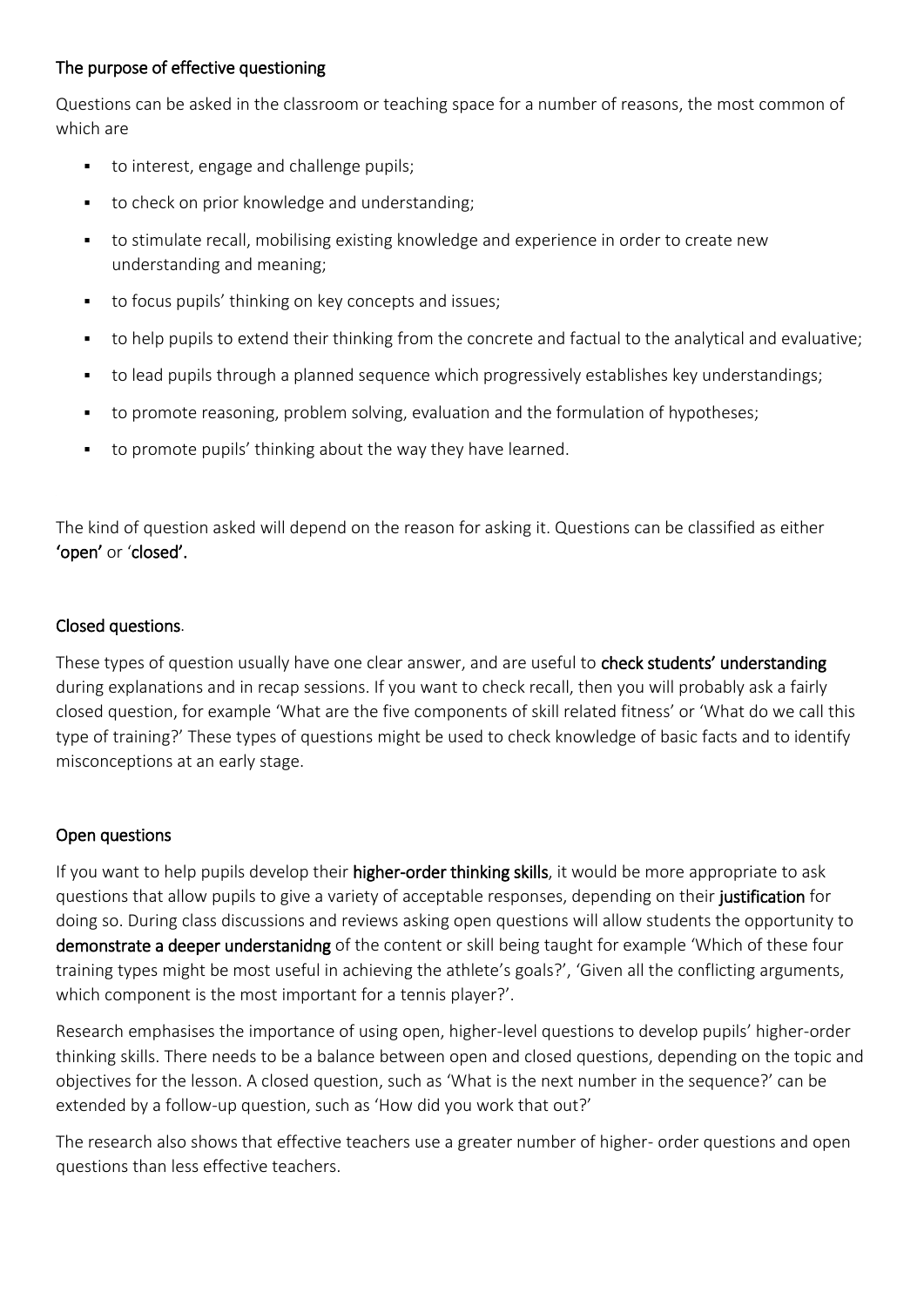# How do questions develop pupils' cognitive abilities?

Lower-level questions usually demand factual, descriptive answers that are relatively easy to give. Higherlevel questions require more sophisticated thinking from pupils; they are more complex and more difficult to answer. Higher-level questions are central to pupils' cognitive development, and research evidence suggests that pupils' levels of achievement can be increased by regular access to higher-order thinking.

When you are planning higher-level questions, you will find it useful to use Bloom's taxonomy of educational objectives. Bloom's taxonomy is a classification of levels of intellectual behaviour important in learning. The taxonomy classifies cognitive learning into six levels of complexity and abstraction

- 1. Knowledge pupils should: describe; identify; recall.
- 2. Comprehension pupils should: translate; review; report; restate.
- 3. Application pupils should: interpret; predict; show how; solve; try in a new context.
- 4. Analysis pupils should: explain; infer; analyse; question; test; criticise.
- 5. Synthesis pupils should: design; create; arrange; organise; construct.
- 6. Evaluation pupils should: assess; compare and contrast; appraise; argue; select.



On this scale, knowledge is the lowest-order thinking skill and evaluation is the highest. It is worth pointing out that, in most cases, pupils will need to be able to analyse, synthesise and evaluate if they are to attain grade4 or 5 on the new national curriculum leveling system.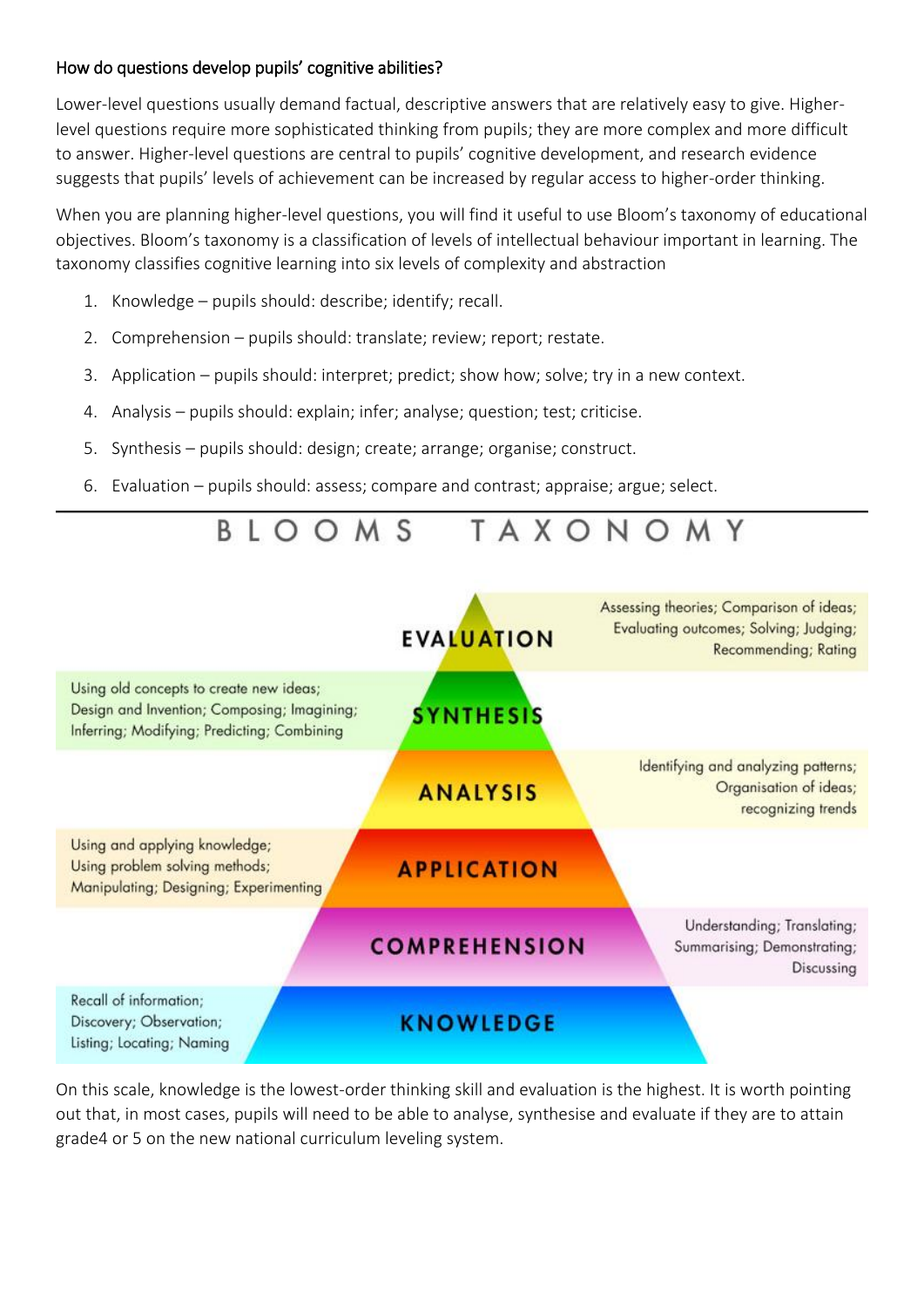# Planning questions

It is vitally important that questions are planned to facilitate rapid progress during lessons. The quality of the questions being asked will correlate directly to the amount of progress being made in lesson and within student workbooks over time.

Looking at the text below it is possible to answer lower level questions successfully (questions 1, 2 and 3) without the need to understand the material. However questions 4 and 5 are impossible to answer without a deeper understanding of the context being taught.

# *"The flit stratted the blegdal. Stellbilly, the blegdal crated back. It drupped on the crankel, and frellated trenkfully."*

- 1. What did the flit do? *Stratted*
- 2. How did the blegdal crate back? *Stellbilly.*
- 3. What did it do next, and how did it feel at the end. *Drupped on the crankel, frellated trenkfully.*
- 4. Was the flit right to stret the blegdal?
- 5. How effective was the blegdal's response?

Research into effective questioning. (Borich 1996; Muijs and Reynolds 2001; Morgan and Saxton 1994; Wragg and Brown 2001)

Questioning is most effective when it allows pupils to engage with the learning process by actively composing responses. Research suggests that lessons where questioning is effective are likely to have the following characteristics

- Questions are planned and closely linked to the desired lesson outcomes.
- The learning of basic skills is enhanced by frequent questions following presentation of new information that has been broken down into small steps. Each step should be followed by guided practice that provides opportunities for pupils to consolidate what they have learned and that allows teachers to check understanding.
- Closed questions are used to check factual understanding and recall.
- Open questions predominate.
- Sequences of questions are planned so that the cognitive level increases as the questions go on. This ensures that pupils are led to answer questions which demand increasingly higher-order thinking skills but are supported on the way by questions which require less sophisticated thinking skills.
- Pupils have opportunities to ask their own questions and seek their own answers. They are encouraged to provide feedback to each other.